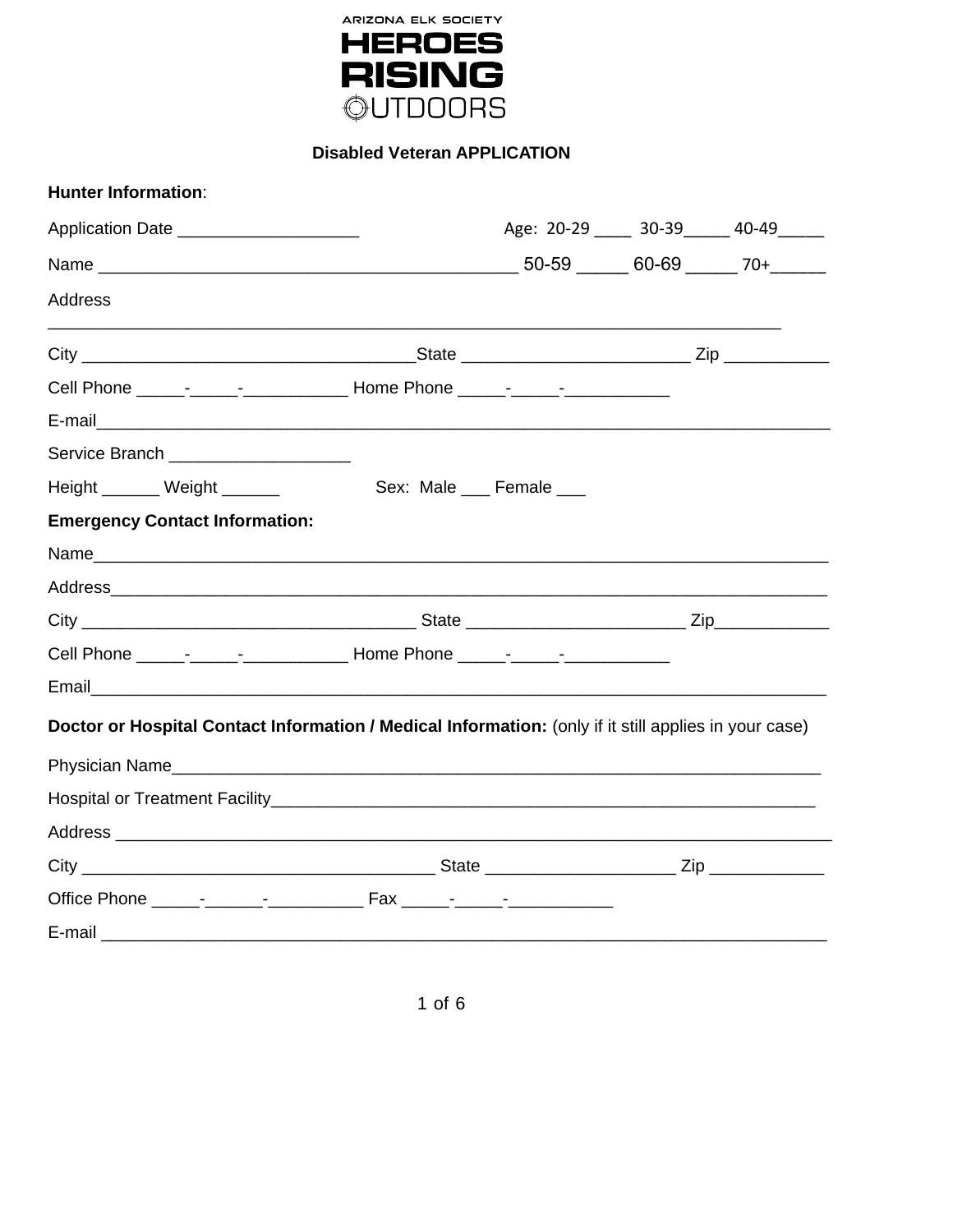Heroes Rising Outdoors uses the AZGFD Tag Transfer Program to provide Arizona big game hunts to our nation's disabled veterans. To qualify for Tag Transfer under A.R.S.17-332, you must be **A VETERAN OF THE ARMED FORCES OF THE UNITED STATES WHO HAS A SERVICE-CONNECTED DISABILITY.** 

For the purposes of the previous paragraph, disability means: **"a permanent physical impairment that substantially limits one or more major life activities requiring the assistance of another person or a mechanical device for physical mobility."** 

This definition stated within A.R.S. 17-332 pertains to a physical condition, not percentage of disability. It is possible for an individual to have a 100% disabled VA rating, yet not qualify for big game tag transfer based on the definition within A.R.S.17-332.

All individuals applying to the Arizona Elk Society's Heroes Rising Outdoors program must submit a **completed physician's form** confirming the veteran's status as meeting the State of Arizona's standards regarding physical disability. (see Medical Doctor Page)

**NOTE:** To be approved as a participant in the Hunts for Heroes program, we will need proof of your veteran status (veteran ID, DD214, or other government issued document) --- feel free to redact personal information.

To help us deliver a quality experience in an outdoor environment which may include rugged hunting conditions, please provide any pertinent information you have that may affect your hunt. Do you have limitations walking? If yes, how far before rest is needed? If you use a wheel chair, is it motorized or must it be pushed by someone else? Does the motorized chair need to be charged? Do you use oxygen tanks? How do you fare in coldweather conditions (hands / feet)? All information you furnish will help us provide the best experience possible.

\_\_\_\_\_\_\_\_\_\_\_\_\_\_\_\_\_\_\_\_\_\_\_\_\_\_\_\_\_\_\_\_\_\_\_\_\_\_\_\_\_\_\_\_\_\_\_\_\_\_\_\_\_\_\_\_\_\_\_\_\_\_\_\_\_\_\_\_\_\_\_\_\_\_\_\_\_\_\_\_\_\_\_\_\_\_\_\_ \_\_\_\_\_\_\_\_\_\_\_\_\_\_\_\_\_\_\_\_\_\_\_\_\_\_\_\_\_\_\_\_\_\_\_\_\_\_\_\_\_\_\_\_\_\_\_\_\_\_\_\_\_\_\_\_\_\_\_\_\_\_\_\_\_\_\_\_\_\_\_\_\_\_\_\_\_\_\_\_\_\_\_\_\_\_\_\_ \_\_\_\_\_\_\_\_\_\_\_\_\_\_\_\_\_\_\_\_\_\_\_\_\_\_\_\_\_\_\_\_\_\_\_\_\_\_\_\_\_\_\_\_\_\_\_\_\_\_\_\_\_\_\_\_\_\_\_\_\_\_\_\_\_\_\_\_\_\_\_\_\_\_\_\_\_\_\_\_\_\_\_\_\_\_\_\_ \_\_\_\_\_\_\_\_\_\_\_\_\_\_\_\_\_\_\_\_\_\_\_\_\_\_\_\_\_\_\_\_\_\_\_\_\_\_\_\_\_\_\_\_\_\_\_\_\_\_\_\_\_\_\_\_\_\_\_\_\_\_\_\_\_\_\_\_\_\_\_\_\_\_\_\_\_\_\_\_\_\_\_\_\_\_\_\_ \_\_\_\_\_\_\_\_\_\_\_\_\_\_\_\_\_\_\_\_\_\_\_\_\_\_\_\_\_\_\_\_\_\_\_\_\_\_\_\_\_\_\_\_\_\_\_\_\_\_\_\_\_\_\_\_\_\_\_\_\_\_\_\_\_\_\_\_\_\_\_\_\_\_\_\_\_\_\_\_\_\_\_\_\_\_\_\_ \_\_\_\_\_\_\_\_\_\_\_\_\_\_\_\_\_\_\_\_\_\_\_\_\_\_\_\_\_\_\_\_\_\_\_\_\_\_\_\_\_\_\_\_\_\_\_\_\_\_\_\_\_\_\_\_\_\_\_\_\_\_\_\_\_\_\_\_\_\_\_\_\_\_\_\_\_\_\_\_\_\_\_\_\_\_\_\_

\_\_\_\_\_\_\_\_\_\_\_\_\_\_\_\_\_\_\_\_\_\_\_\_\_\_\_\_\_\_\_\_\_\_\_\_\_\_\_\_\_\_\_\_\_\_\_\_\_\_\_\_\_\_\_\_\_\_\_\_\_\_\_\_\_\_\_\_\_\_\_\_\_\_\_\_\_\_\_\_\_\_\_\_\_\_\_\_ \_\_\_\_\_\_\_\_\_\_\_\_\_\_\_\_\_\_\_\_\_\_\_\_\_\_\_\_\_\_\_\_\_\_\_\_\_\_\_\_\_\_\_\_\_\_\_\_\_\_\_\_\_\_\_\_\_\_\_\_\_\_\_\_\_\_\_\_\_\_\_\_\_\_\_\_\_\_\_\_\_\_\_\_\_\_\_\_ \_\_\_\_\_\_\_\_\_\_\_\_\_\_\_\_\_\_\_\_\_\_\_\_\_\_\_\_\_\_\_\_\_\_\_\_\_\_\_\_\_\_\_\_\_\_\_\_\_\_\_\_\_\_\_\_\_\_\_\_\_\_\_\_\_\_\_\_\_\_\_\_\_\_\_\_\_\_\_\_\_\_\_\_\_\_\_\_ \_\_\_\_\_\_\_\_\_\_\_\_\_\_\_\_\_\_\_\_\_\_\_\_\_\_\_\_\_\_\_\_\_\_\_\_\_\_\_\_\_\_\_\_\_\_\_\_\_\_\_\_\_\_\_\_\_\_\_\_\_\_\_\_\_\_\_\_\_\_\_\_\_\_\_\_\_\_\_\_\_\_\_\_\_\_\_\_ \_\_\_\_\_\_\_\_\_\_\_\_\_\_\_\_\_\_\_\_\_\_\_\_\_\_\_\_\_\_\_\_\_\_\_\_\_\_\_\_\_\_\_\_\_\_\_\_\_\_\_\_\_\_\_\_\_\_\_\_\_\_\_\_\_\_\_\_\_\_\_\_\_\_\_\_\_\_\_\_\_\_\_\_\_\_\_\_

Special Needs or Accommodations:

Preferred Method of Take (check all that apply):

| Archery | Crossbow | Handgun | Muzzle Loader | Rifle | Shotgun |
|---------|----------|---------|---------------|-------|---------|
|         |          |         |               |       |         |

CHAMP Permit? Yes No Crossbow Permit? Yes No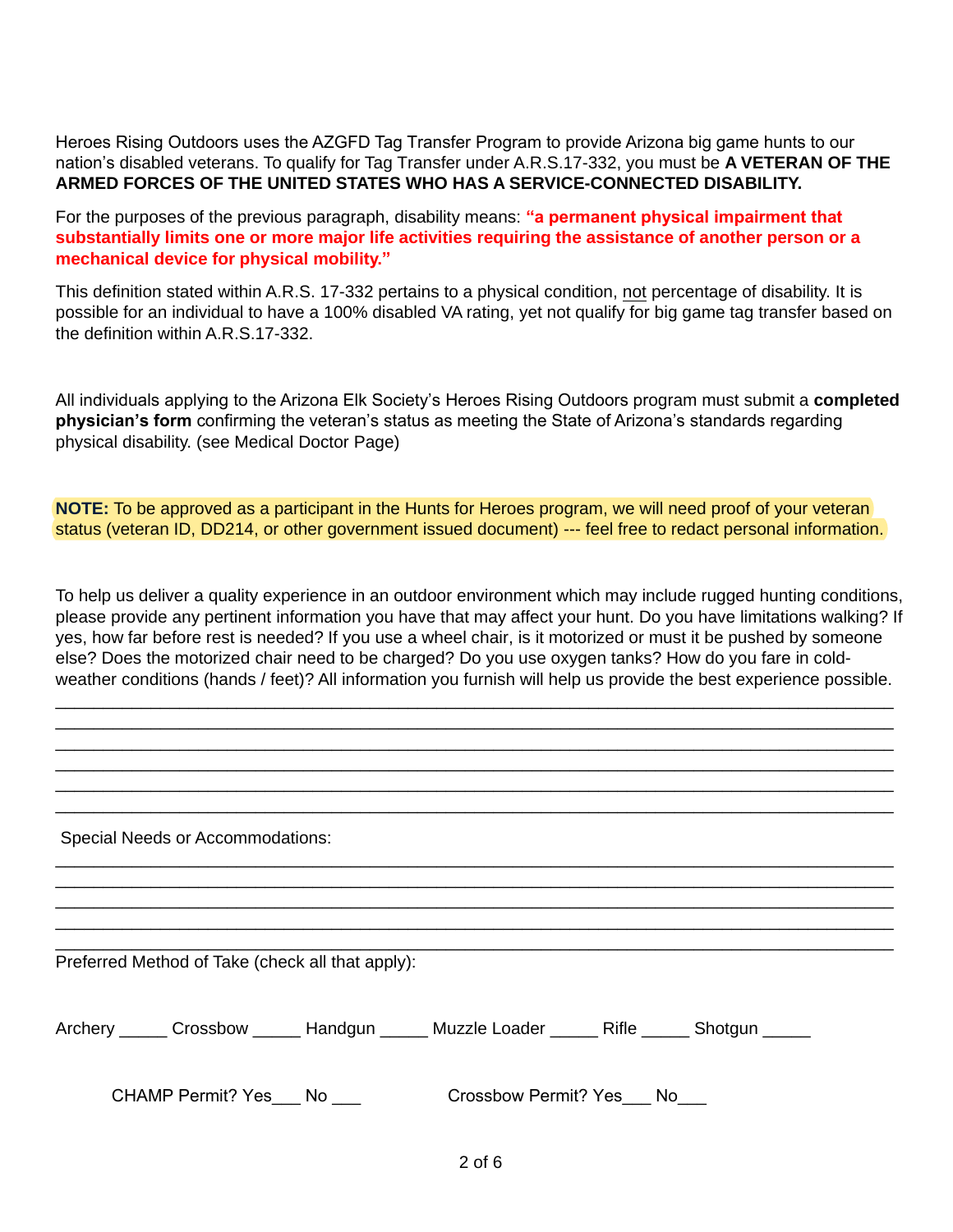# **Tag Transfer Information:**

Under Arizona Revised Statutes and Arizona Game and Fish Commission Rules people who have drawn Arizona big game tags can transfer their tags to disabled veterans via a qualified organization.

Consult A.R.S. 17-332 for more information.

### **Other Helpful Information**

**Arizona Disabled Veteran Hunting License:** Available to disabled veterans who are receiving compensation from the United States government for permanent and total service-connected disabilities rated at 100% disabling. This is a lifetime license and is free of charge. Contact the Arizona Game and Fish Department office for additional information and application: 602-942-3000, or see: [www.azgfd.com/license/speciallicense/disabledvets/](http://www.azgfd.com/license/speciallicense/disabledvets/)

**Physically Challenged Hunters:** Those hunters who are physically challenged may qualify for a Challenged Hunter Access/Mobility Permit (CHAMP). This permit does not expire and is free of charge. Contact the Arizona Game and Fish Department office for additional information and application: 602-942- 3000, or see: [www.azgfd.com/license/speciallicense/champ/](http://www.azgfd.com/license/speciallicense/champ/)

**Crossbow Permit:** There is a crossbow permit that allows a person with a physical disability to use a crossbow, or any bow that uses an assisting device, during an archery-only season (see R12-4-318 and R124-304). This permit is available free of charge. Contact the Arizona Game and Fish Department office for additional information and application: 602-942-3000, or see: [www.azgfd.com/license/speciallicense/crossbow/](http://www.azgfd.com/license/speciallicense/crossbow/)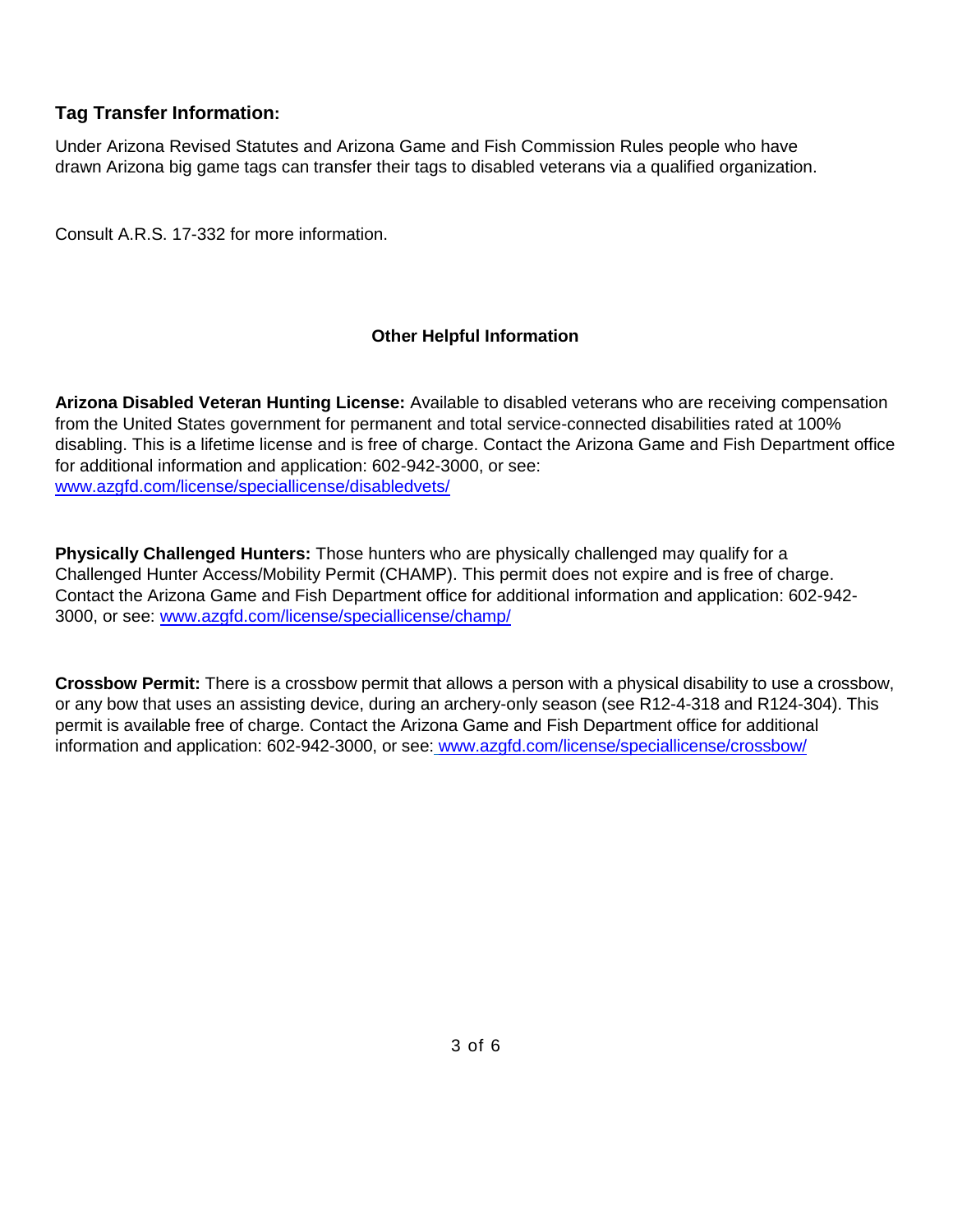### **Terms and Conditions of the AES Heroes Rising Outdoors program:**

I, \_\_\_\_\_\_\_\_\_\_\_\_\_\_\_\_\_\_\_\_\_\_\_\_(Applicant name), have read and hereby certify that I understand what is required of me as the Applicant to be able to participate in the AES Heroes Rising Outdoors. I understand that in some cases (through donations) some of the expenses may be covered for the veteran.

I, Europe and the Mercury (Applicant name), understand that the AES Heroes Rising Outdoors program, or any groups/individual volunteers, are not responsible for any of the monies spent by the Applicant or guardian unless otherwise agreed upon at the time the application and tag transfer is completed for the hunt. Expenses are to be approved by and through the AES Heroes Rising Outdoors and its groups/ individual volunteers.

**NOTE:** The Hunts for Heroes applicant must have a **valid Arizona hunting or combination license** on the date of tag transfer. It shall be unlawful for any person to obtain by fraud or misrepresentation a license to take wildlife. Such license fraudulently obtained shall be void from the date of issuance.

I certify that the above statements are true.

Applicant name:  $\blacksquare$ 

Applicant Signature: <br>
and the contract of the contract of the contract of the contract of the contract of the contract of the contract of the contract of the contract of the contract of the contract of the contract of the

**NOTE: Application must be completed in full to be considered for the Heroes Rising Outdoors program.**

### **Please call Heroes Rising Outdoors at 480-818-4665 before mailing this application**

Mail completed application to:

Arizona Elk Society's Heroes Rising Outdoors

7773 W. Golden Ln.

Peoria, AZ 85345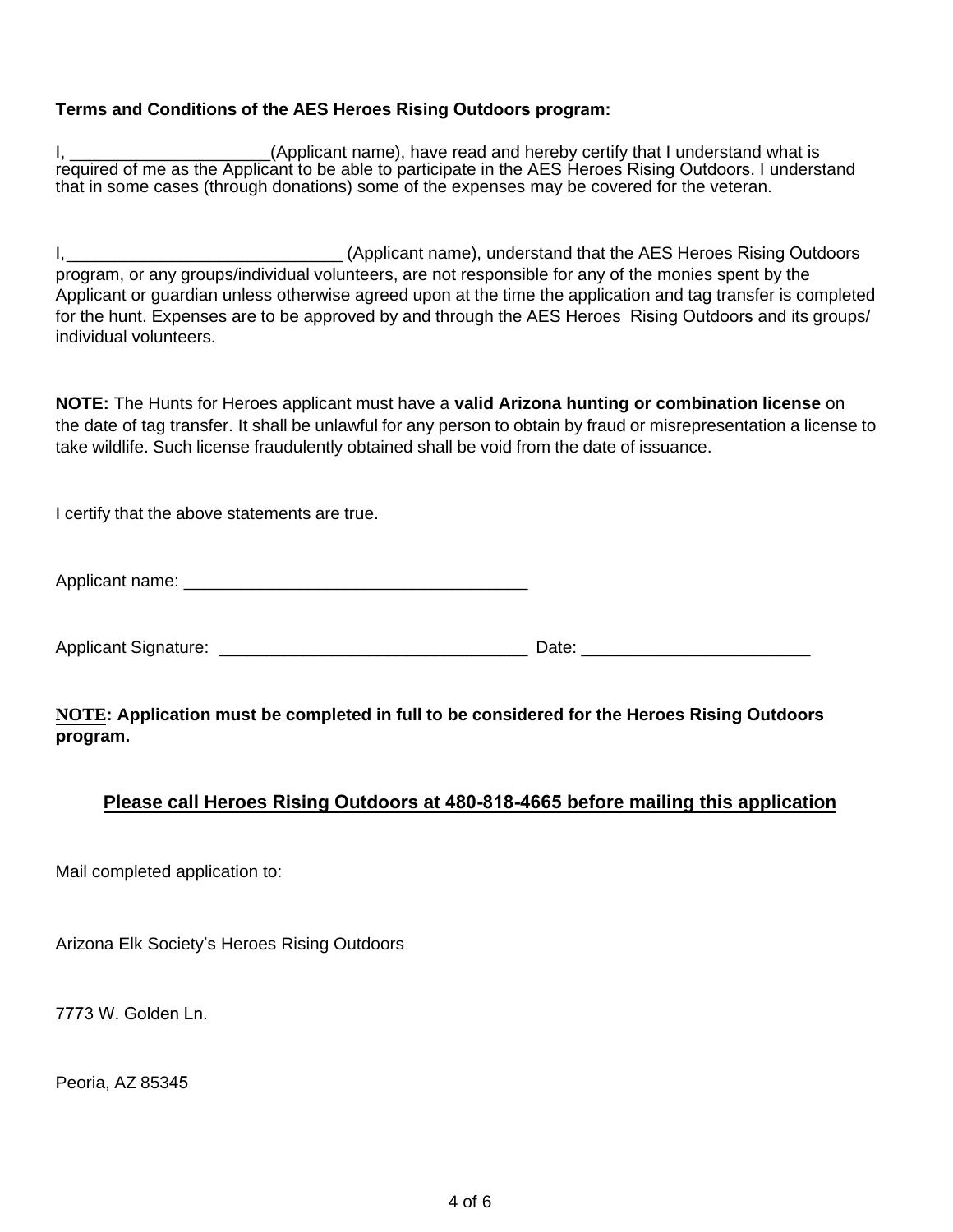

**Medical Doctor Page**

\_\_\_\_\_\_\_\_\_\_\_\_\_\_\_\_\_\_\_\_\_\_\_\_\_\_\_\_\_\_\_\_\_\_\_\_\_\_\_\_\_\_\_\_\_\_\_\_\_\_\_\_\_\_\_\_\_\_\_\_\_\_\_ (Print Doctor's Name)

It is my professional opinion that

(Print Applicants Name)

meets the qualifications to participate with the Arizona Elk Society's Heroes Rising Outdoors program.

### (**Please note that disability percentage is NOT used as a method to qualify for the program)**

**Definition of qualification as per A.R.S. 17-332:** a veteran of the Armed Forces of the United States who has a service-connected disability.

For the purposes of this paragraph: **"disability" means a permanent physical impairment that substantially limits one or more major life activities requiring the assistance of another person or a mechanical device for physical mobility.**

| Signature of Doctor                                                                                                                                                                                                            | License $#$ , on behalf of: |
|--------------------------------------------------------------------------------------------------------------------------------------------------------------------------------------------------------------------------------|-----------------------------|
| Applicant Name                                                                                                                                                                                                                 |                             |
|                                                                                                                                                                                                                                |                             |
| Doctor's work email by the same of the same of the same of the same of the same of the same of the same of the same of the same of the same of the same of the same of the same of the same of the same of the same of the sam |                             |